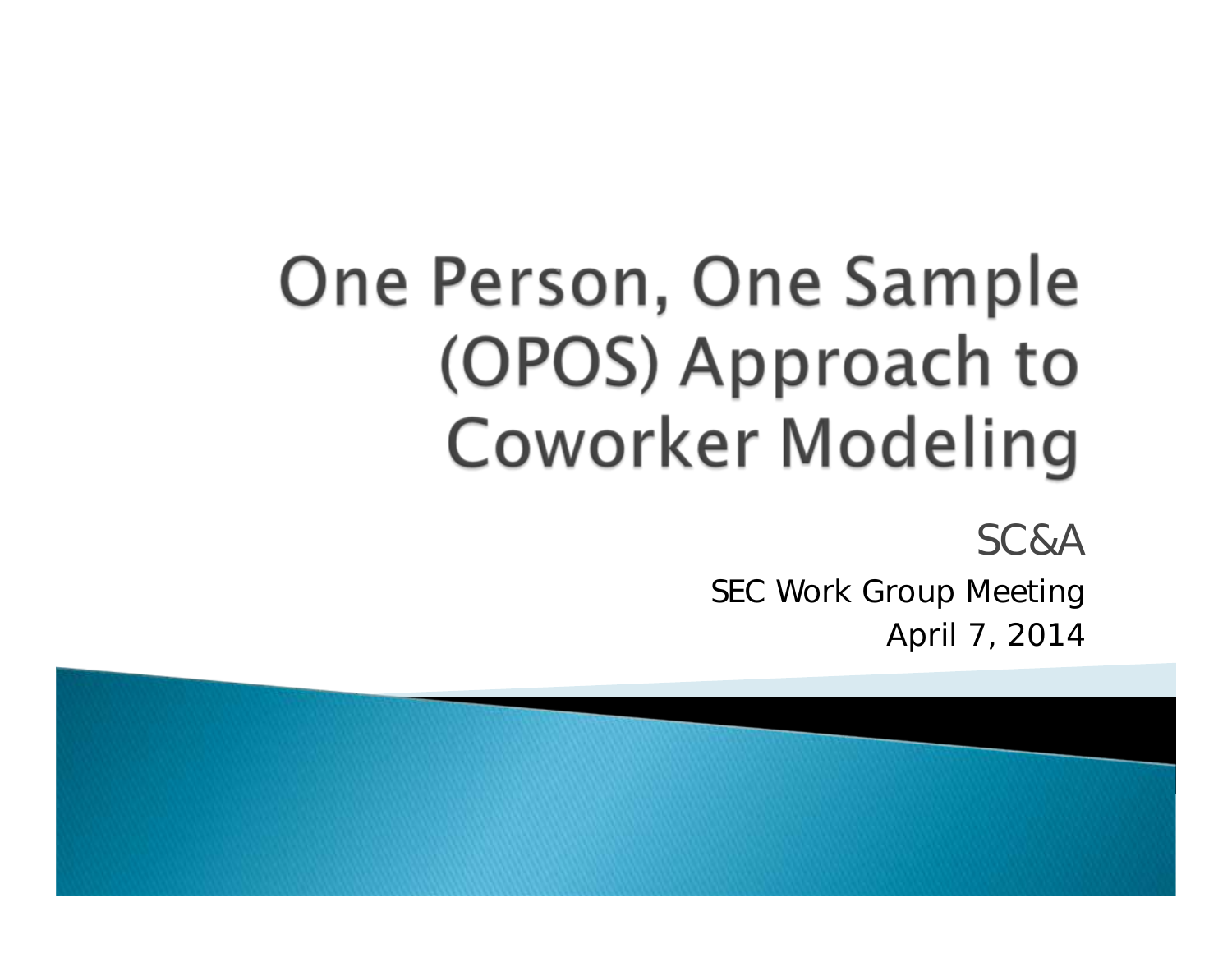# **OPOS Road Map**

- What is OPOS?
- How does it differ from earlier coworker model procedures?
- **What are the reasons for using OPOS?**
- $\blacktriangleright$  How extensive is the problem?
- How is the mean excretion rate related to the intake?
- How well does OPOS estimate the mean excretion rate?
- **Problems with Implementation**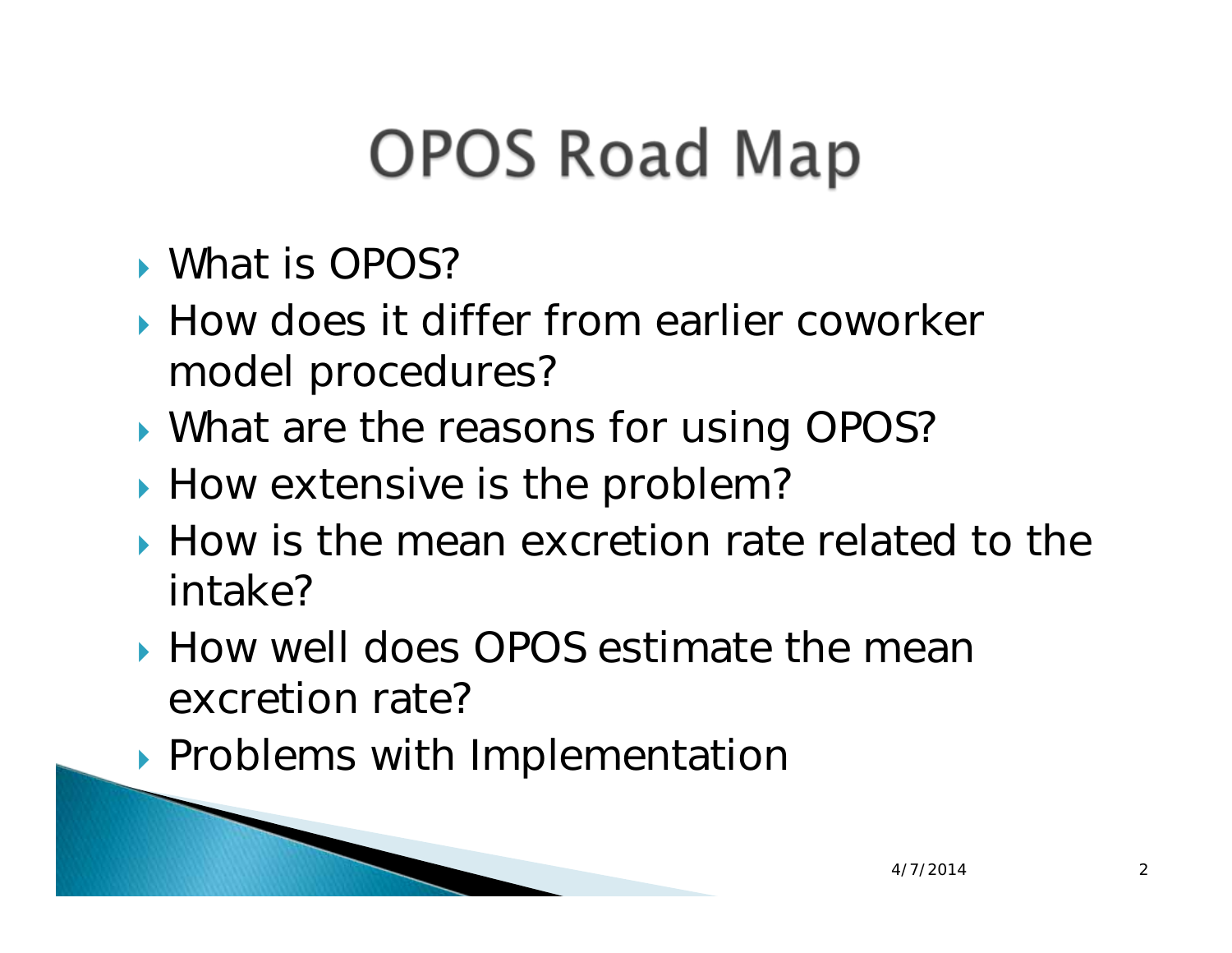#### **SC&A Review of OPOS Methodology**

#### What is OPOS?

- "One Person, One Sample" (OPOS)
- "One Person, One Statistic" is a better description
- OPOS is the arithmetic average of a worker's bioassay results in the time period
- **Mhy use OPOS?** 
	- Introduced by NIOSH to address problems of Data Dominance and Correlation
	- SC&A examined extent of problem with data dominance and correlation at SRS and FMPC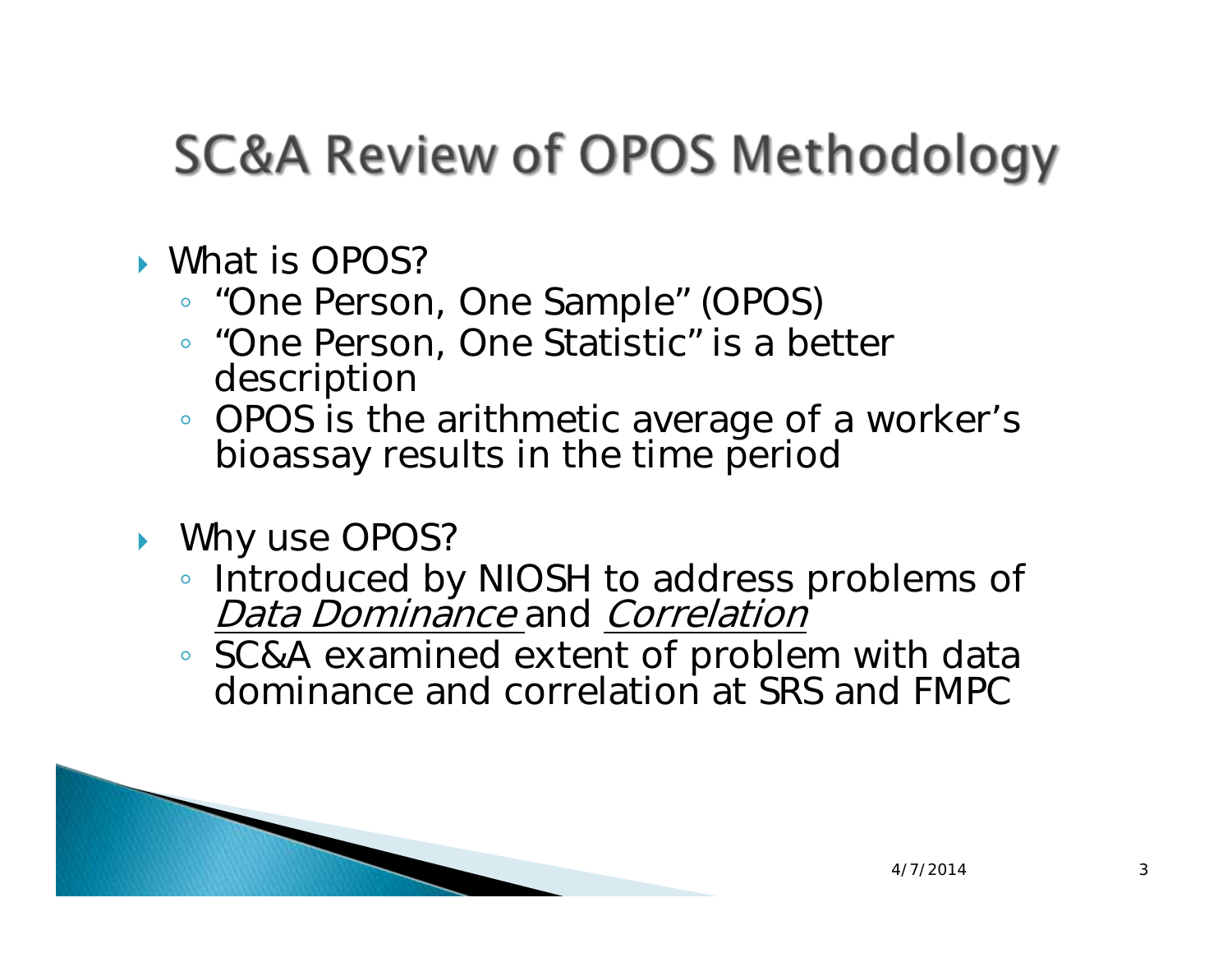#### Review – Coworker Bioassay Data Before **Introduction of OPOS**

ORAUT-OTIB-0019, Rev. 1, 2005; ORAUT-PROC-0095, 2006

- Assumes that bioassay results for the group of workers have a lognormal distribution.
- Sort ALL the data (FROM ALL WORKERS) for each identified period from low to high results.
- Rank all the data and determine the 50<sup>th</sup> and 84<sup>th</sup> percentile values for the ranked data.
- $\blacktriangleright$  Log-transform the data, calculate the *z*-score for each transformed data point, and plot the *z*-scores on the *x*-axis and the natural logarithms of their respective data on the  $\mathcal{Y}$ axis.
- $\blacktriangleright$  Use a line equation to calculate the 50<sup>th</sup> percentile, the GSD, and the 84<sup>th</sup> percentile value for each period.
- Determine intake rates by performing fits of the two data Botoming minites (50<sup>th</sup> and 84<sup>th</sup> percentile results) associated with each radionuclide. For most data sets, intakes are assumed to be chronic.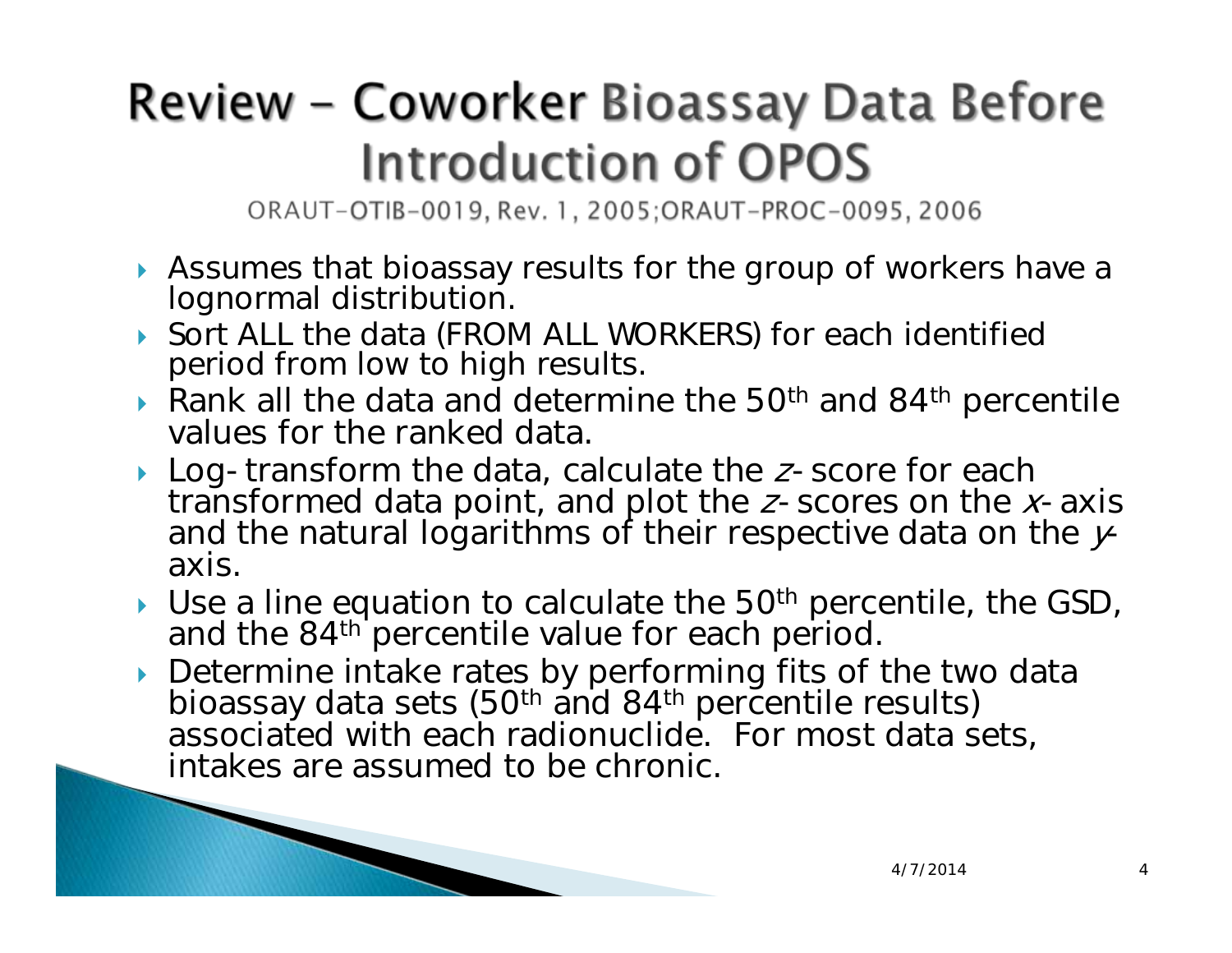# Introduction of OPOS

- $\blacktriangleright$  Assumes that bioassay results for a group of workers have a lognormal distribution.
- For each worker, calculate the average of all bioassay results in ONE YEAR (OPOS) theoretically using the face value of the censored results.
- Sort ALL the OPOS results for EACH YEAR from low to high results (each worker should have one OPOS result in the year being analyzed).
- Rank all the data and determine the 50<sup>th</sup> and 84<sup>th</sup> percentile values for the ranked data.
- ▶ ▶ Log-transform the data, calculate the *z*-score for each transformed data point, and plot the *z*-scores on the *x*-axis and the natural logarithms of their respective data on the  $y$ -axis.
- $\blacktriangleright$ Use a line equation to calculate the  $50<sup>th</sup>$  percentile, the GSD, and the  $84<sup>th</sup>$ percentile value for each period.
- ▶ Determine intake rates by performing fits of the two data bioassay data sets (50<sup>th</sup> and 84<sup>th</sup> percentile results) associated with each radionuclide. For most data sets, intakes will be assumed to be chronic.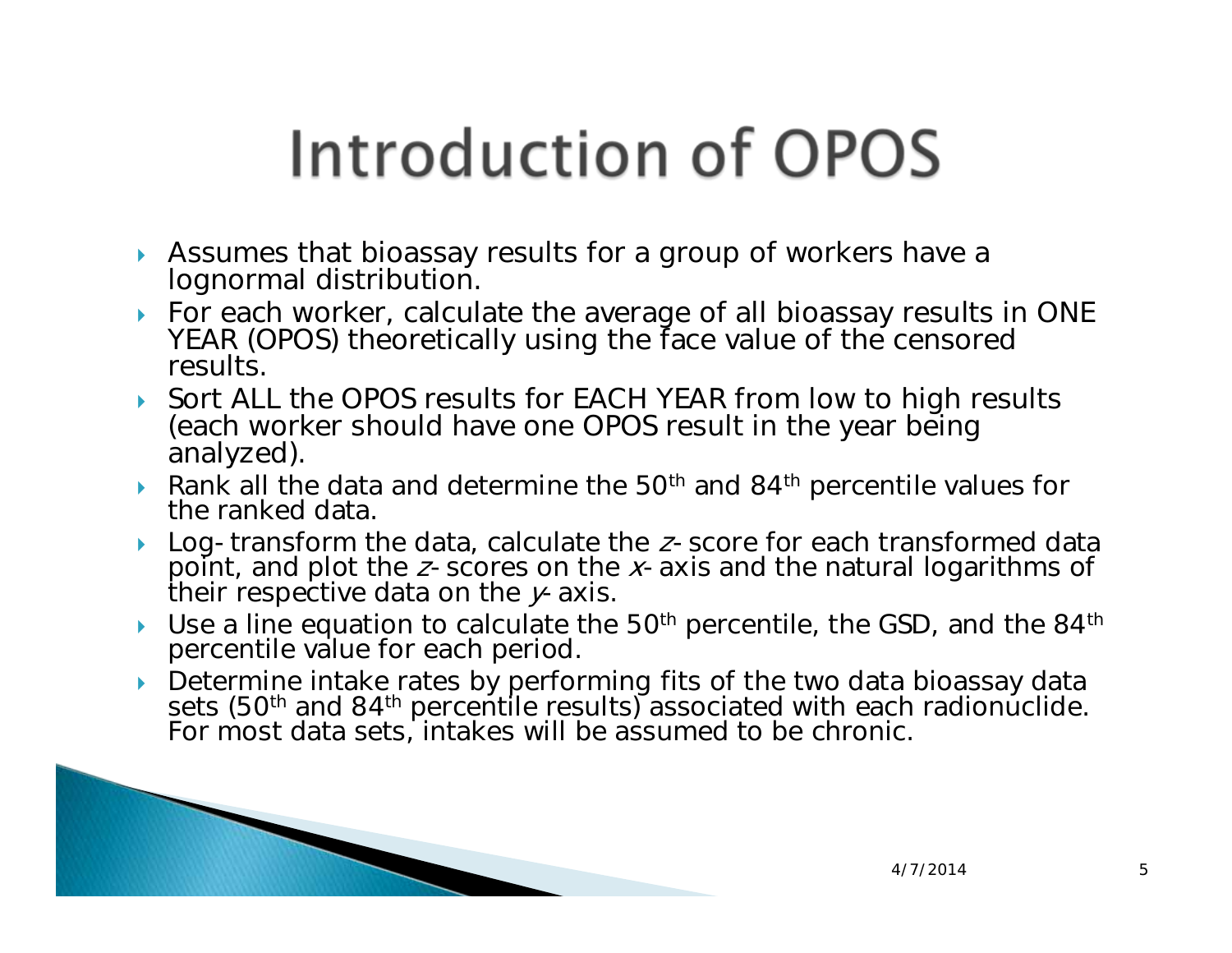#### **Main Differences Between OPOS** Approach and OTIB-0019 Approach

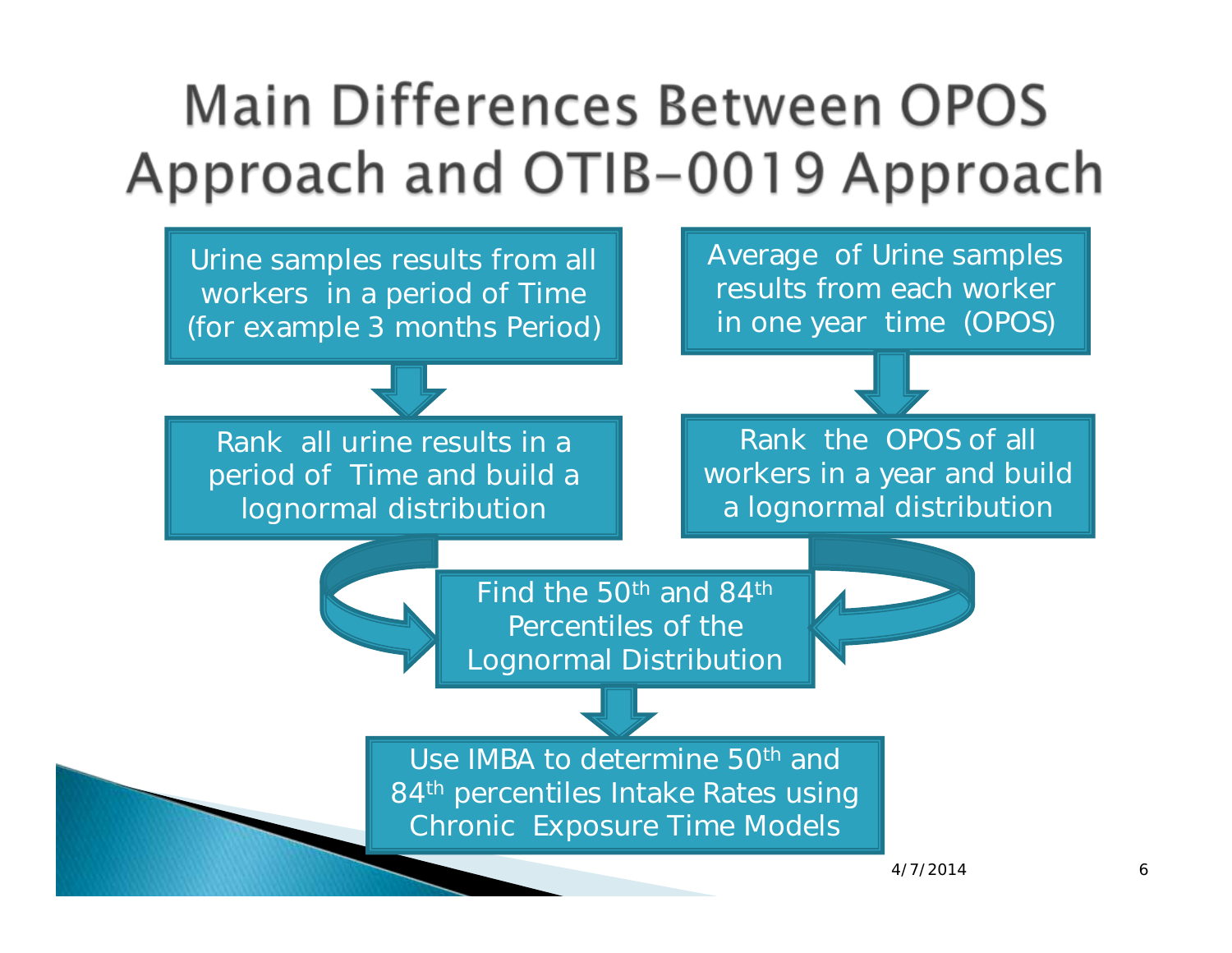## **NIOSH's Position**

- OPOS was designed to address problems of:
	- $\bullet$  Data dominance: a large fraction of the samples being submitted by small fraction of the individuals.
	- <u>Correlated data</u>: multiple samples submitted by an individual can be correlated, which complicates the use of statistical tests.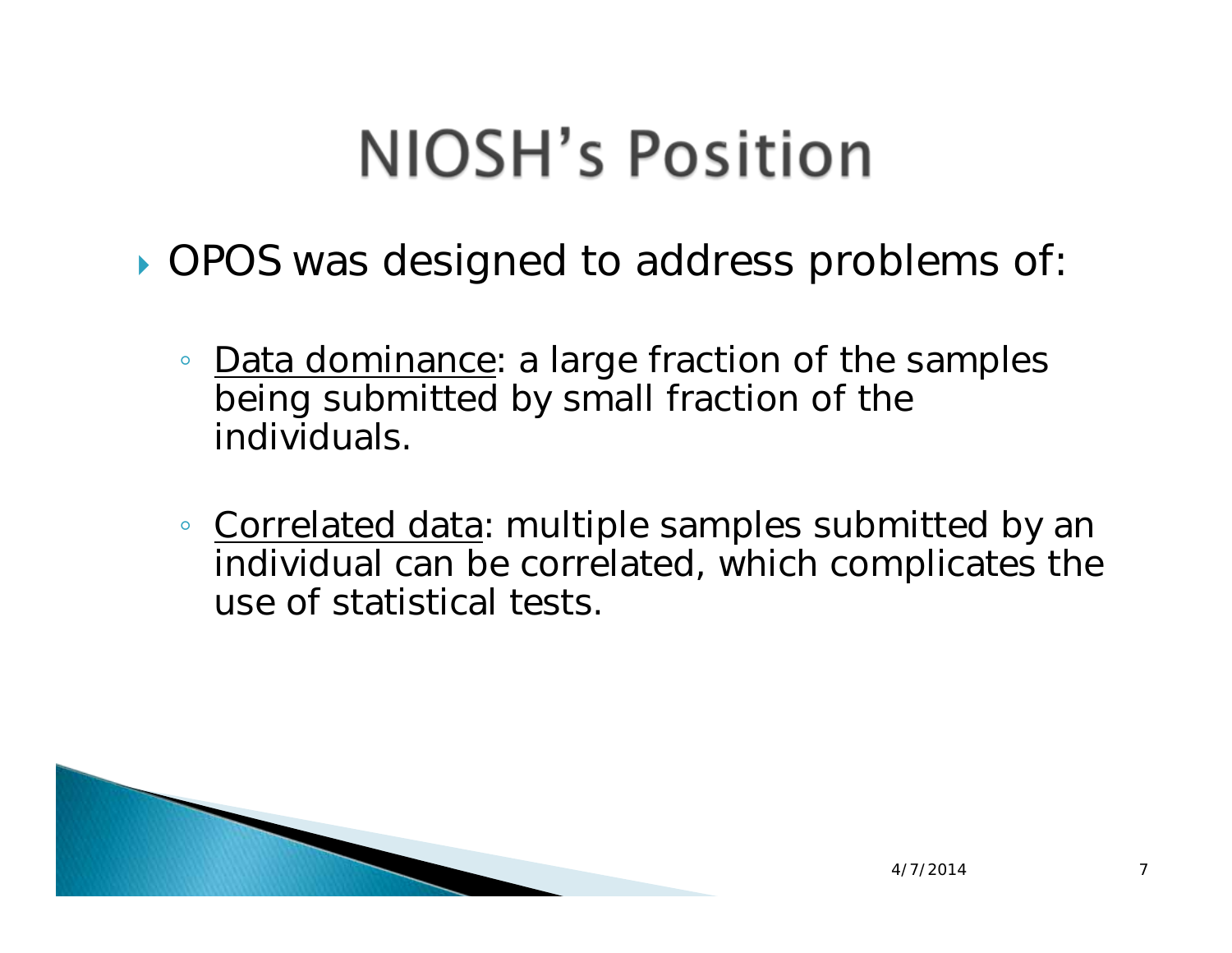## **SC&A's Principal Finding**

- ▶ The use of OPOS on an annual (or other fixed-period) basis as a general matter does not appear to be scientifically justified. The use of pooled individual bioassay data is recommended despite its known drawbacks. When there is clear evidence of data dominance, the samples related to a particular incident may be averaged to provide a single composite data point to be inserted into the distribution of pooled data, resulting in a "mixed" model.
- $\blacktriangleright$  SC&A notes that even in this limited context, there is a high degree of uncertainty in the estimated OPOS value due to irregularly spaced collection times, the Regression through the Origin (RTO) hypothesis, the assumption that the variance of the residual error is in direct proportion to the magnitude of intake retention function, and the use of weights inversely proportional to the variance of the measurement.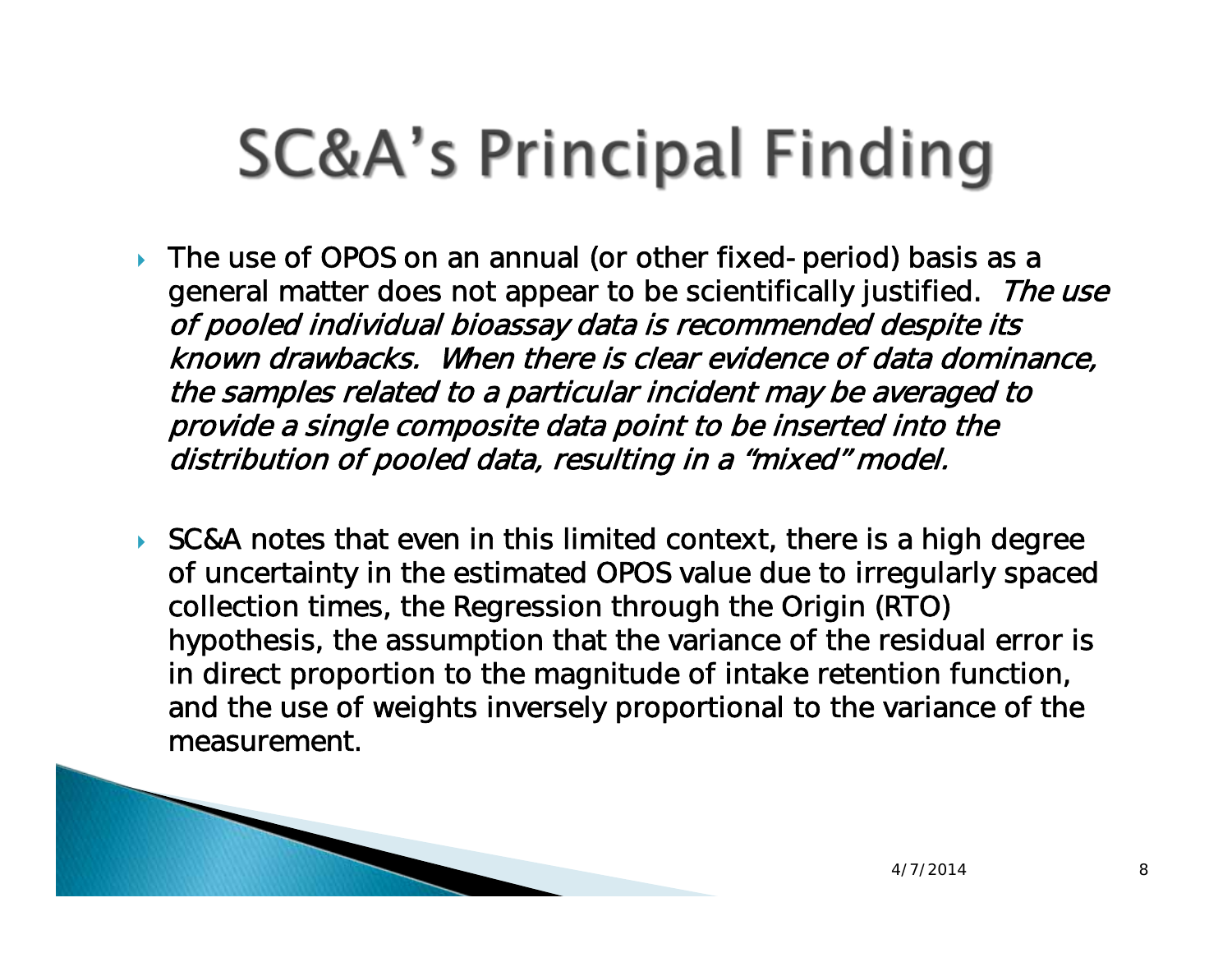## **DATA Dominance**

- $\blacktriangleright$  How relevant is the problem of data dominance?
- Will a large number of incident-related samples from a few workers skew the distributions used for coworker modeling?
- ▶ How frequently do we find data dominance in DOE Facilities?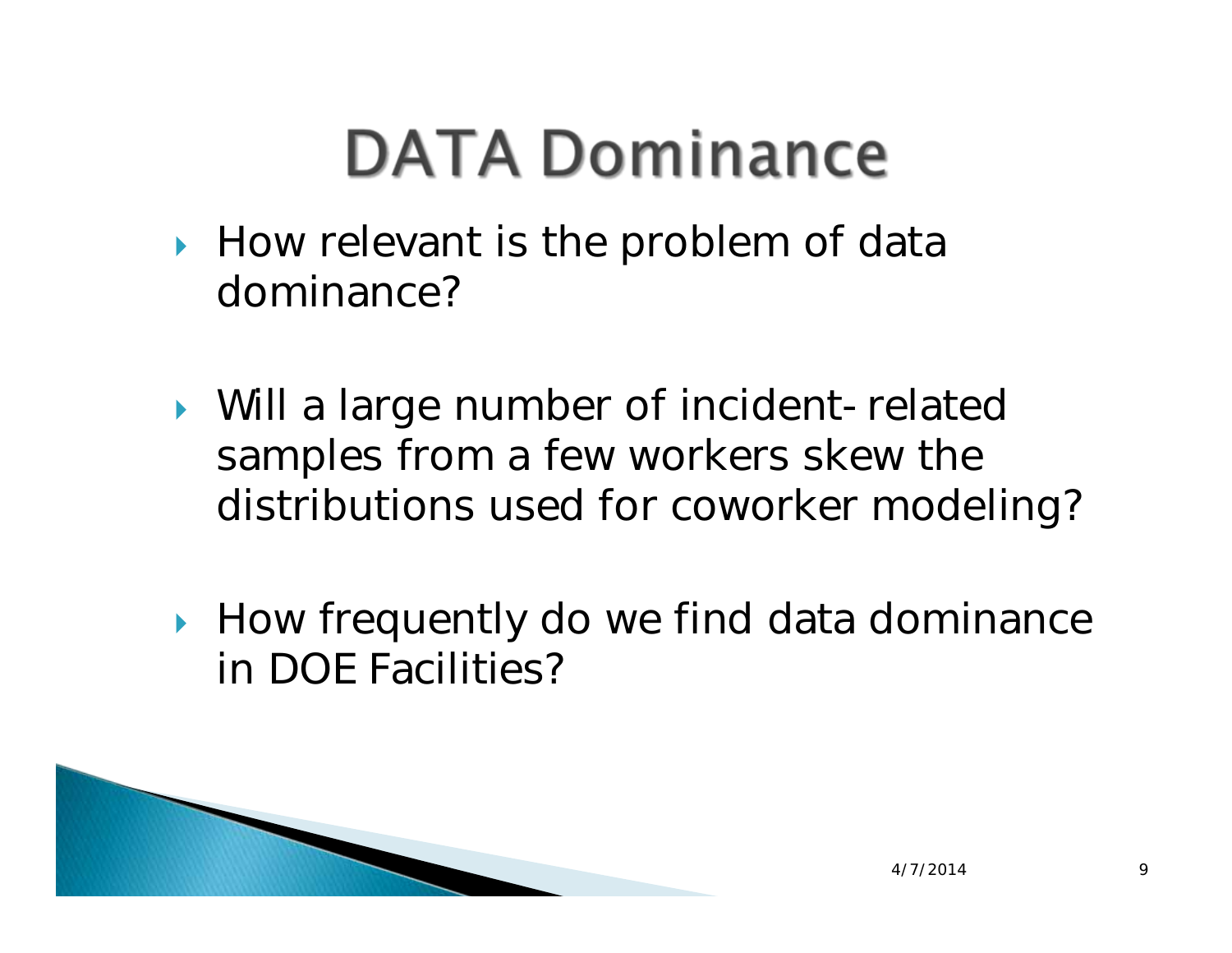#### DATA DOMINANCE: Frequency Distribution of Pu SRS Bioassay Results per Claimant (1950-1991)

| <b>Number of Bioassay</b><br>per Time Interval | Frequency<br>per quarter | <b>Cumulative %</b><br>per quarter | Frequency<br>per year | <b>Cumulative %</b><br>per year |
|------------------------------------------------|--------------------------|------------------------------------|-----------------------|---------------------------------|
| 1                                              | 15,273                   | 86.99%                             | 7,402                 | 62.43%                          |
| $\overline{2}$                                 | 1,644                    | 96.35%                             | 2,445                 | 83.05%                          |
| 3                                              | 346                      | 98.32%                             | 867                   | 90.36%                          |
| $\overline{4}$                                 | 148                      | 99.16%                             | 591                   | 95.34%                          |
| 5                                              | 47                       | 99.43%                             | 219                   | 97.19%                          |
| $\ddot{\mathbf{6}}$                            | 41                       | 99.66%                             | 111                   | 98.13%                          |
| $\overline{7}$                                 | 17                       | 99.76%                             | 65                    | 98.68%                          |
| 8                                              | 14                       | 99.84%                             | 50                    | 99.10%                          |
| 9                                              | $\overline{7}$           | 99.88%                             | 31                    | 99.36%                          |
| 10                                             | 9                        | 99.93%                             | 19                    | 99.52%                          |
| $>10$                                          | 12                       | 100%                               | 57                    | 100%                            |

In over 95% of the cases where OPOS would be applied at SRS, the workers have no more than four Pu bioassays in the period.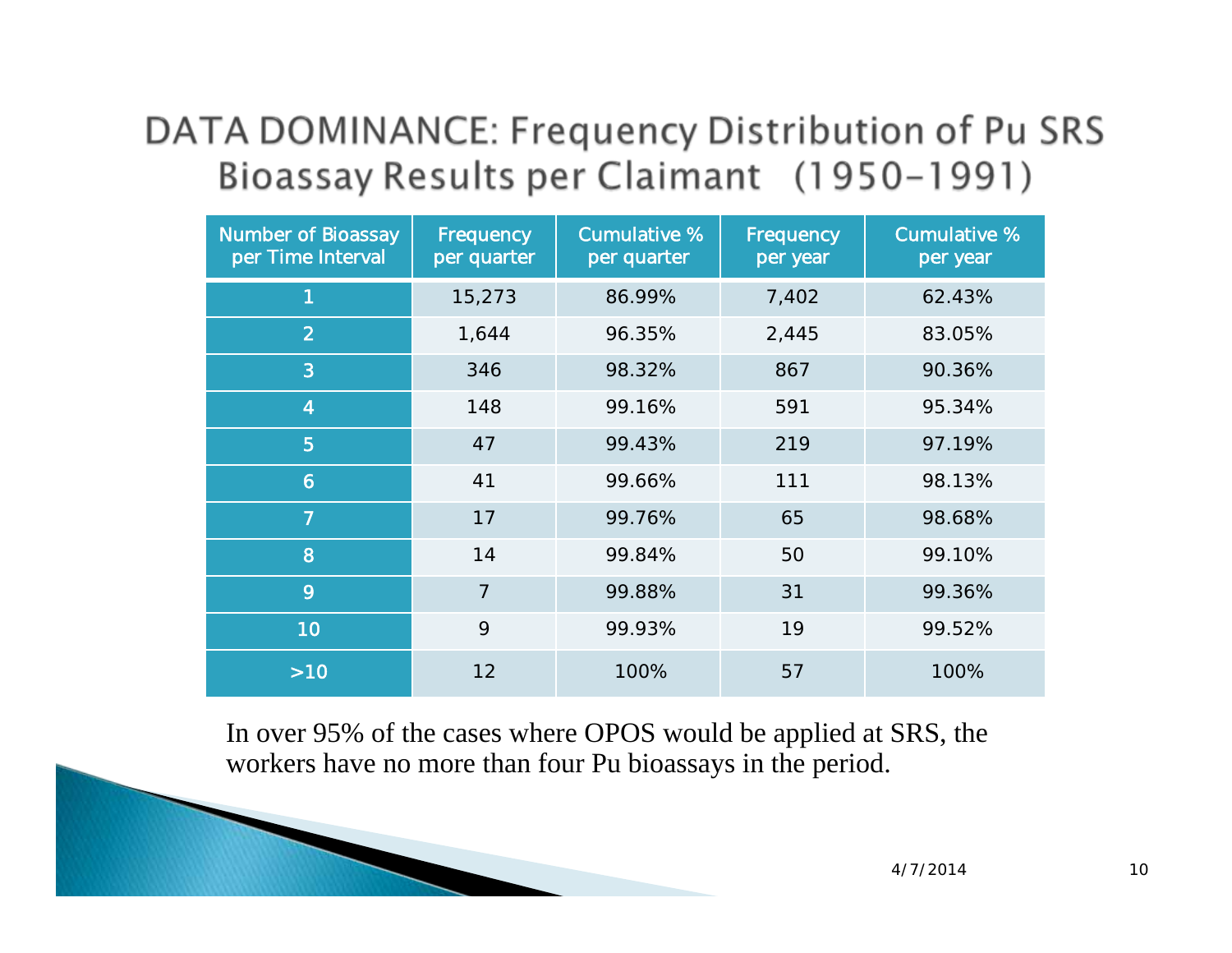### Data Dominance at Fernald

#### ORAUT-OTIB-0078, Rev. 2, 2012 OPOS methodology: Inclusion of Codes 50 samples (special study-large number of samples from several workers).

- ORAUT-OTIB-0078, Rev. 1, 2010 NO Codes 50 samples.
- ▶ Both versions of OTIB-0078 take into account results labeled 40 and 49, which are incident-related samples.
- $\triangleright$  The comparison of the 50<sup>th</sup> and 95<sup>th</sup> percentile intake rates derived in Rev. 1 (2010) and Rev. 2 (2012) of OTIB-0078 has shown that in some years Rev. 1 produced higher results, while in other years Rev. 2 produced higher results, showing that neither methodology has a systemic bias that will always yield the higher intake rates.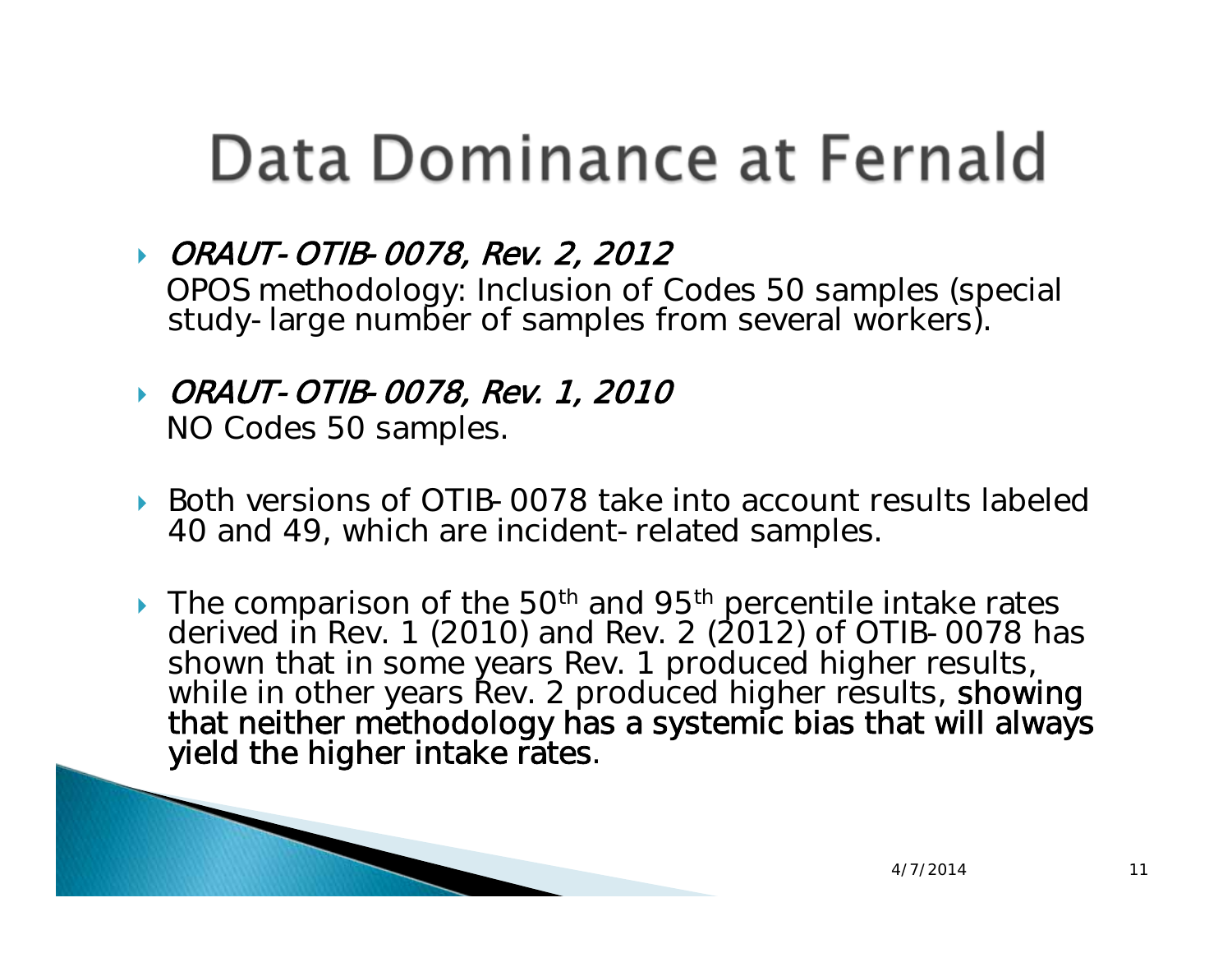### Correlation

- The fact that some workers have more samples<br>than other workers in a given time period is not in<br>itself a basis to establish correlation.
- When workers are exposed in accidents or special work assignments, it is not clear why correlation problems end from one year to the other.
- At FEMP, the use of OPOS methodology has not<br>resolved the dependence of monitoring results<br>from different and sequential intake periods.<br>OTIB-0078 Rev. 2 (2012) explicitly exemplifies that<br>for the 1994-2006 period, earlier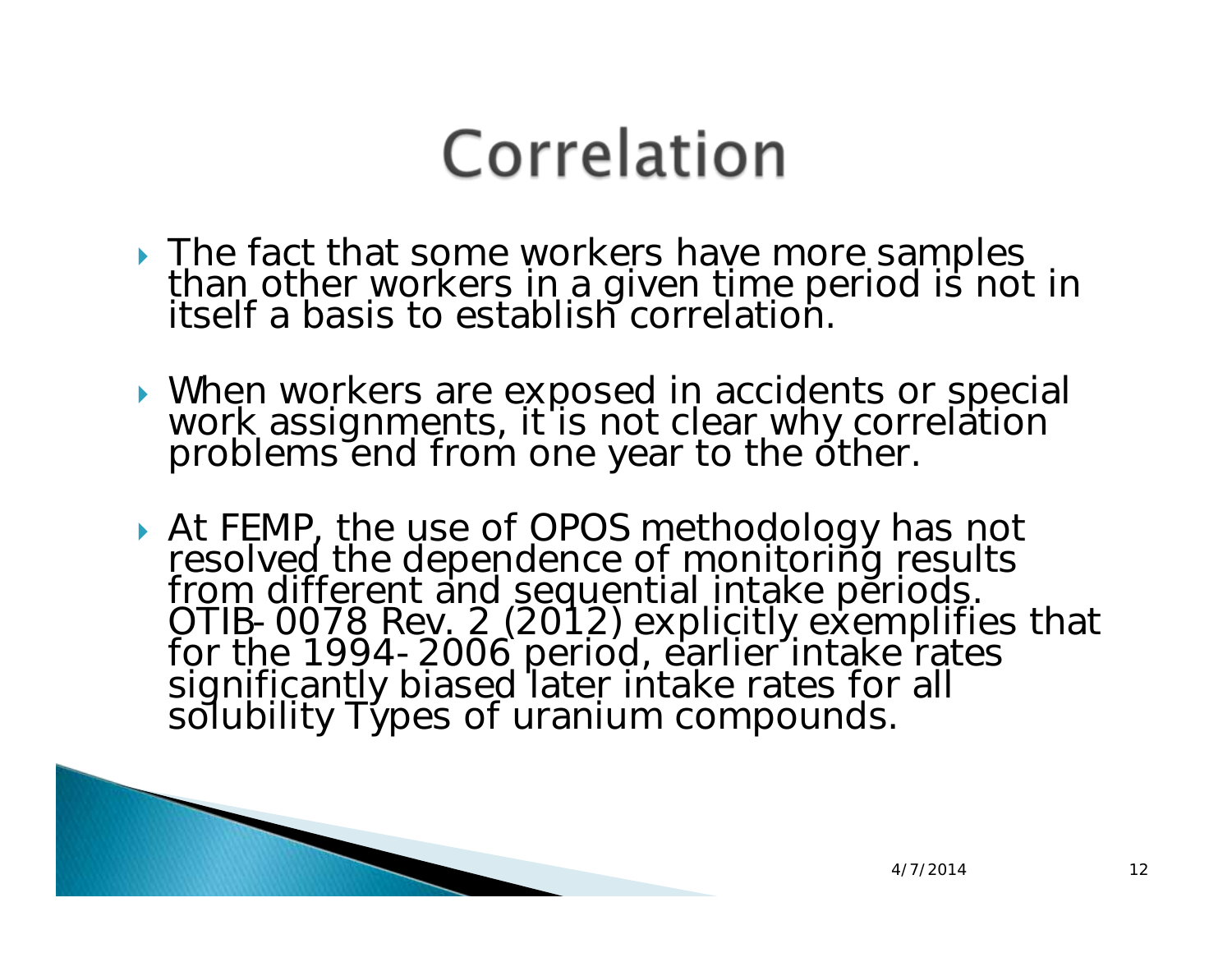#### Influence of Frequency of **Monitoring on OPOS**

- **The computation of OPOS for the year averages urine** activities collected from periods of no intakes lumped<br>together with activities from periods with intakes. The consequence is a strong dependence on the<br>frequency of monitoring, in addition to the number of<br>significant exposures.
- The annual individual OPOS result at Fernald calculated for workers involved in the same incident was shown to be influenced by the worker's frequency of monitoring.
- ▶ For the same reason, when OPOS is applied to compare two groups of workers, it is necessary that the monitoring protocols be the same for the two groups in order to make a meaningful comparison.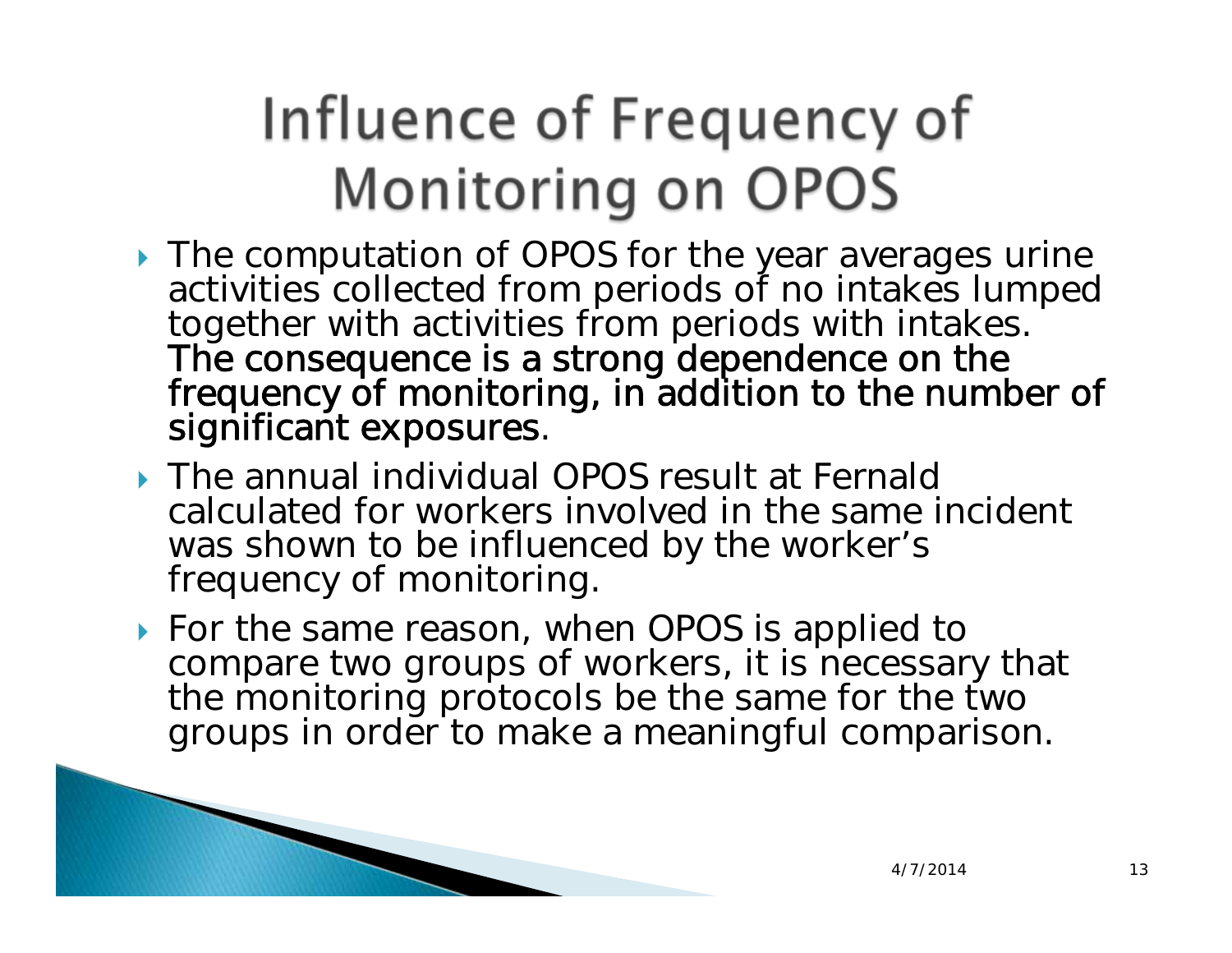## Data $\Leftrightarrow$  OPOS $\Leftrightarrow$  Intake ?

- ▶ The cornerstone of NIOSH's defense of OPOS is the proportional relationship of the mean excretion rate and intake estimate when using weighted least square regression to calculate the intake. This raises two technical questions:
	- 1. When is the mean excretion rate proportional to the intake?
	- 2. How well does OPOS estimate a worker's mean excretion rate?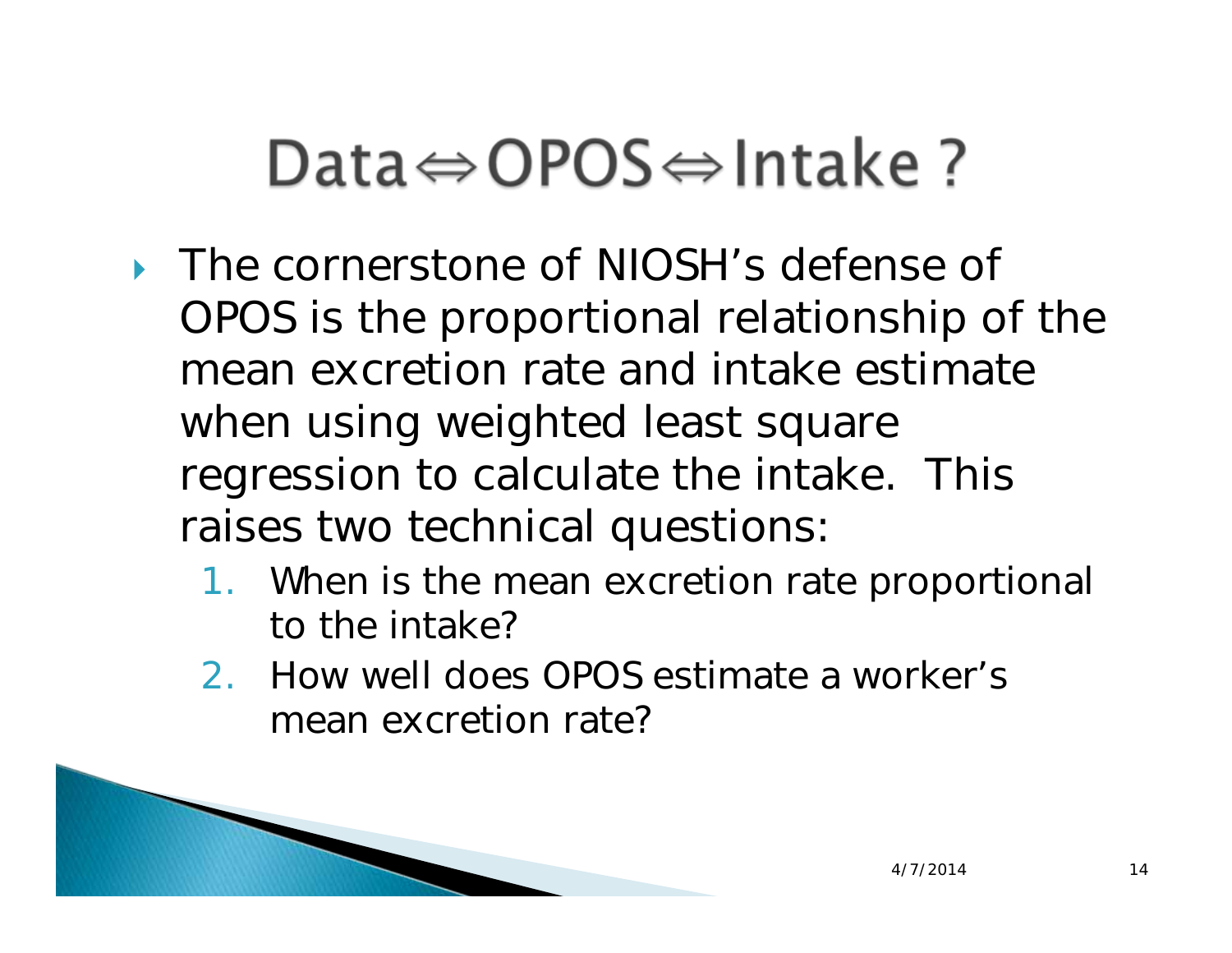## **Using Weighted Least Squares** to Justify OPOS

- The least square regression result is only valid to calculate the intake when using the excretion results in urine that are a consequence of that intake.
- ▶ NCRP 164, 2013:

"This appendix provides a summary of the least-squares method formulas that can be used to derive the intake starting from measurements of activity in bioassay samples.<br>The formulas assume only one intake, no prior knowledge<br>about the magnitude of the intake (i.e., uniform prior in the<br>Bayesian formulation of the intake derivatio biokinetic model and its parameters are known perfectly, and<br>that all measurements are independent, and properly normalized (e.g., all urine data represent excretion of activity in 24 h)."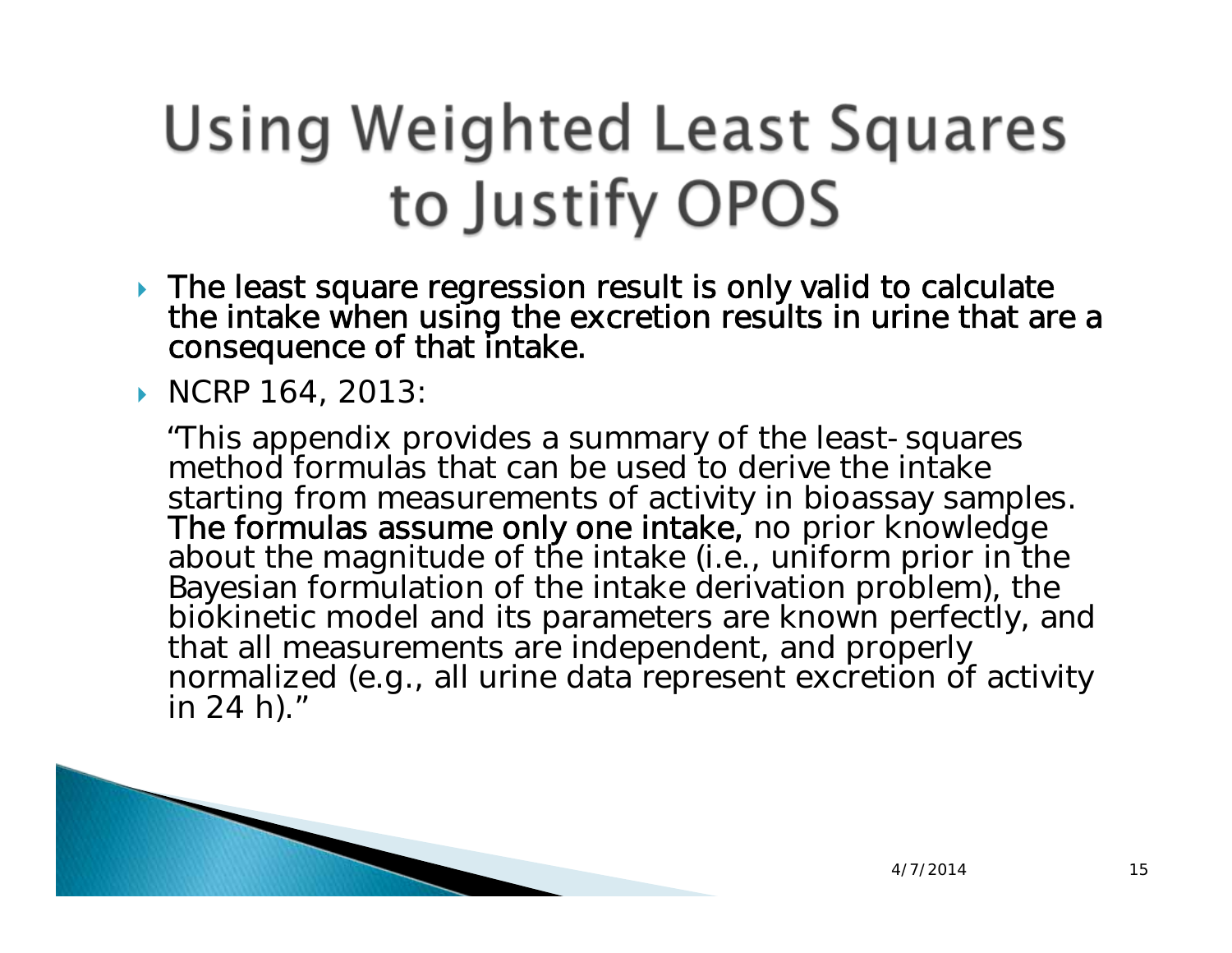#### Using Weighted Least Squares to Justify **OPOS, Continued**

**From the IMBA User Manual:** 



**Note:** The *least squares* fitting method can be used *only* in cases involving a *single intake* – with REAL (explicit) *error values* on each data point, and a *single bioassay quantity*.

- When there are multiple intakes, the equations are different.
- **NIOSH's justification for the use of a single OPOS** value for each worker is based on a method that applies only to excretion results after an intake takes place and not for excretions resulting from mixed intakes, or for urine activities collected from periods of no intakes lumped together with activities from periods with intakes.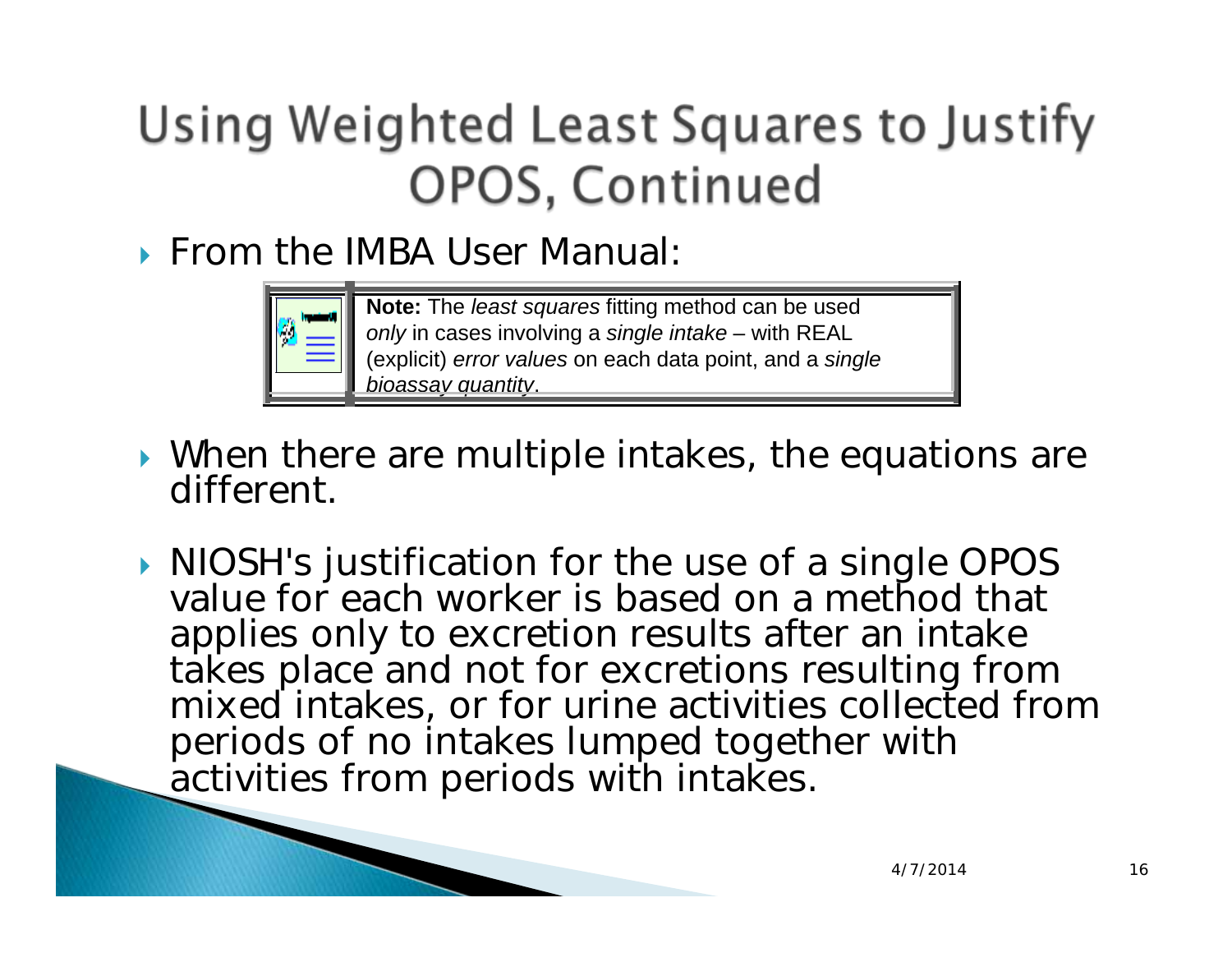**How Well Does OPOS Estimate a Worker's Mean Excretion Rate?** 

- **OPOS** ignores the times when bioassays are collected during the year
- Weighted least squares method ignores the ordering of the observations in time
- Collection times are important for constructing time-weighted average urine excretion rates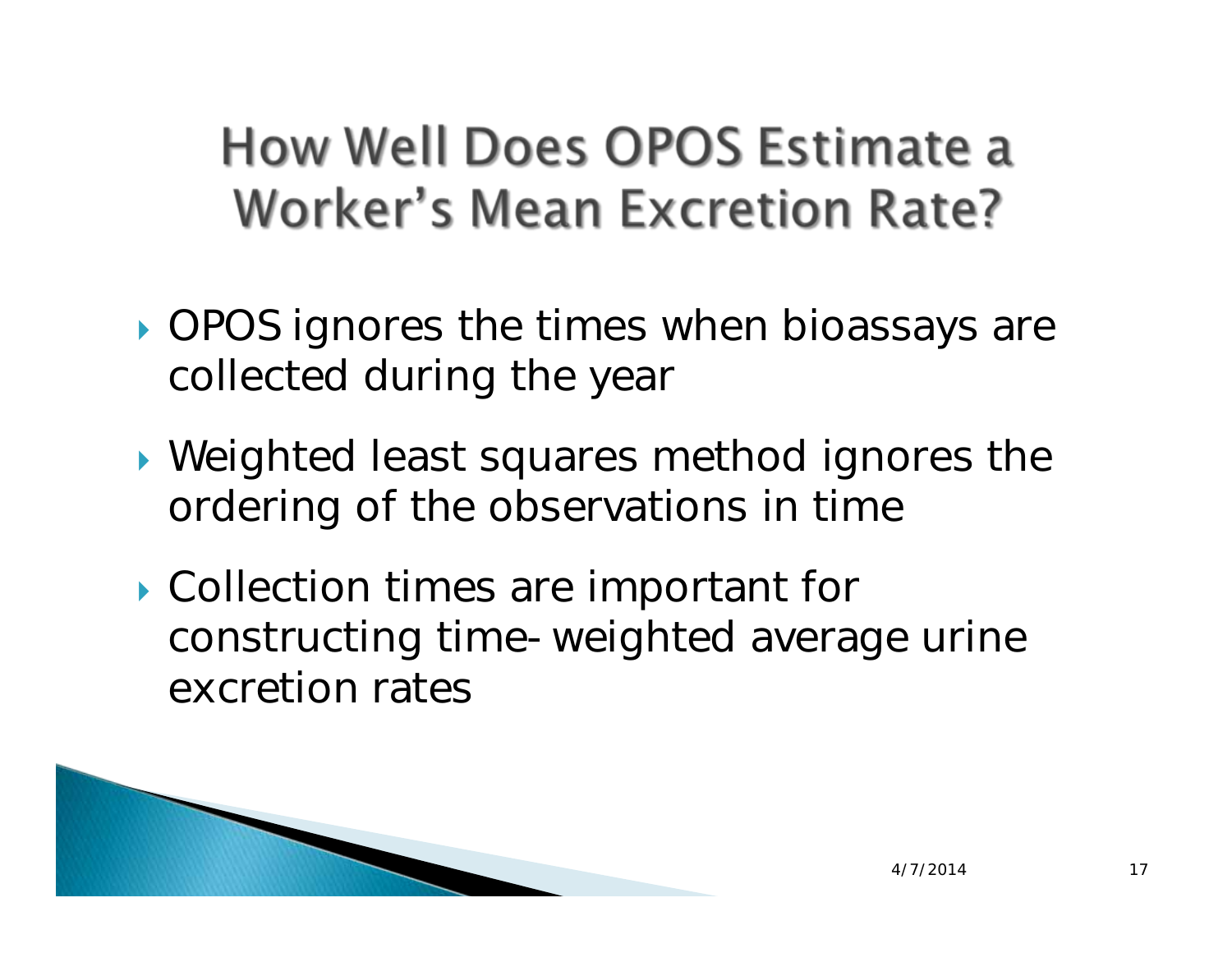In this analysis the excretion rate f(t) varies over time. With regularly spaced collection times, OPOS provides a good estimate for the integral under the curve.

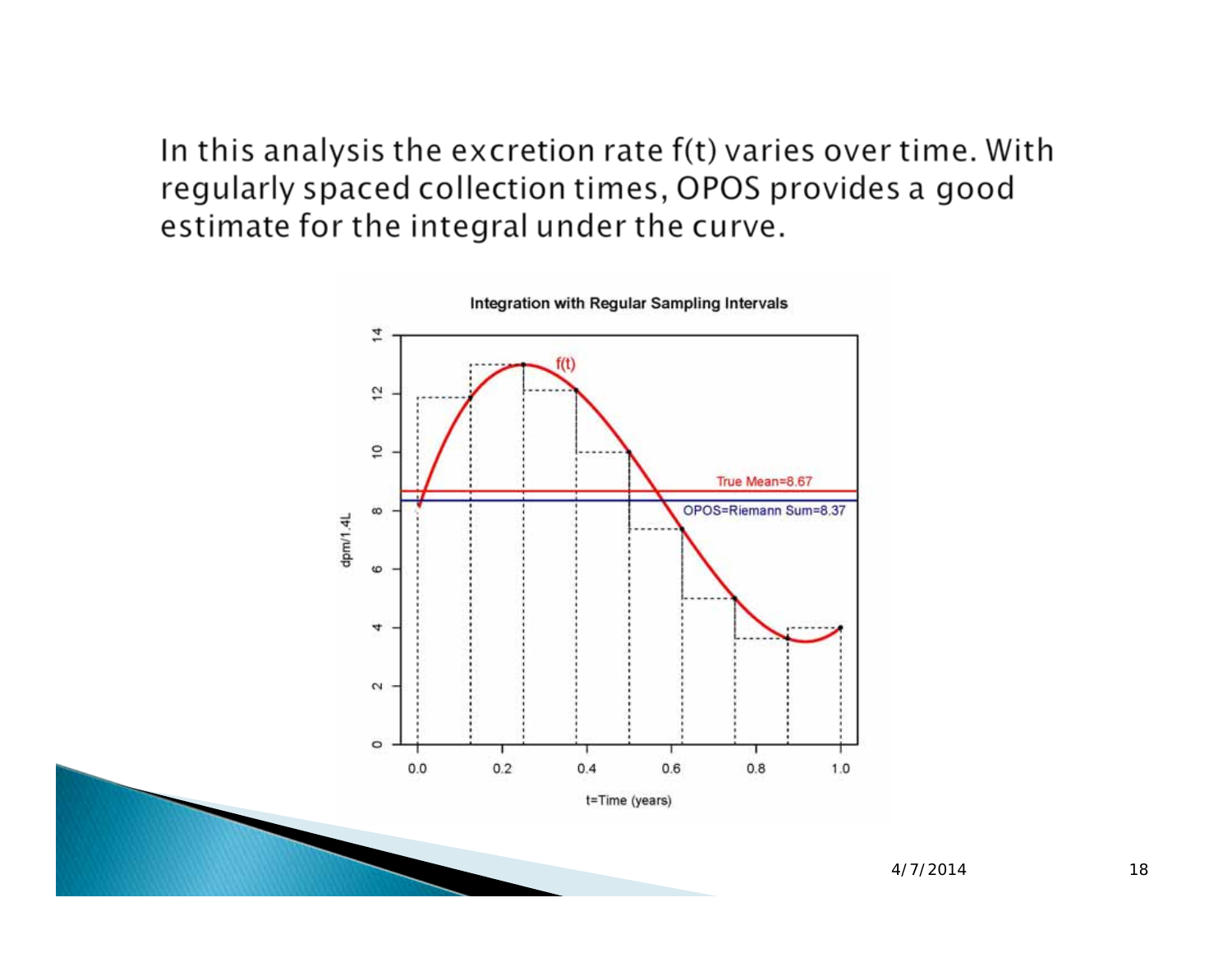#### The Actual Picture is More Complicated



Frequency Distribution of Time Interval in Days between Successive Plutonium Bioassays for Claimants Working at SRS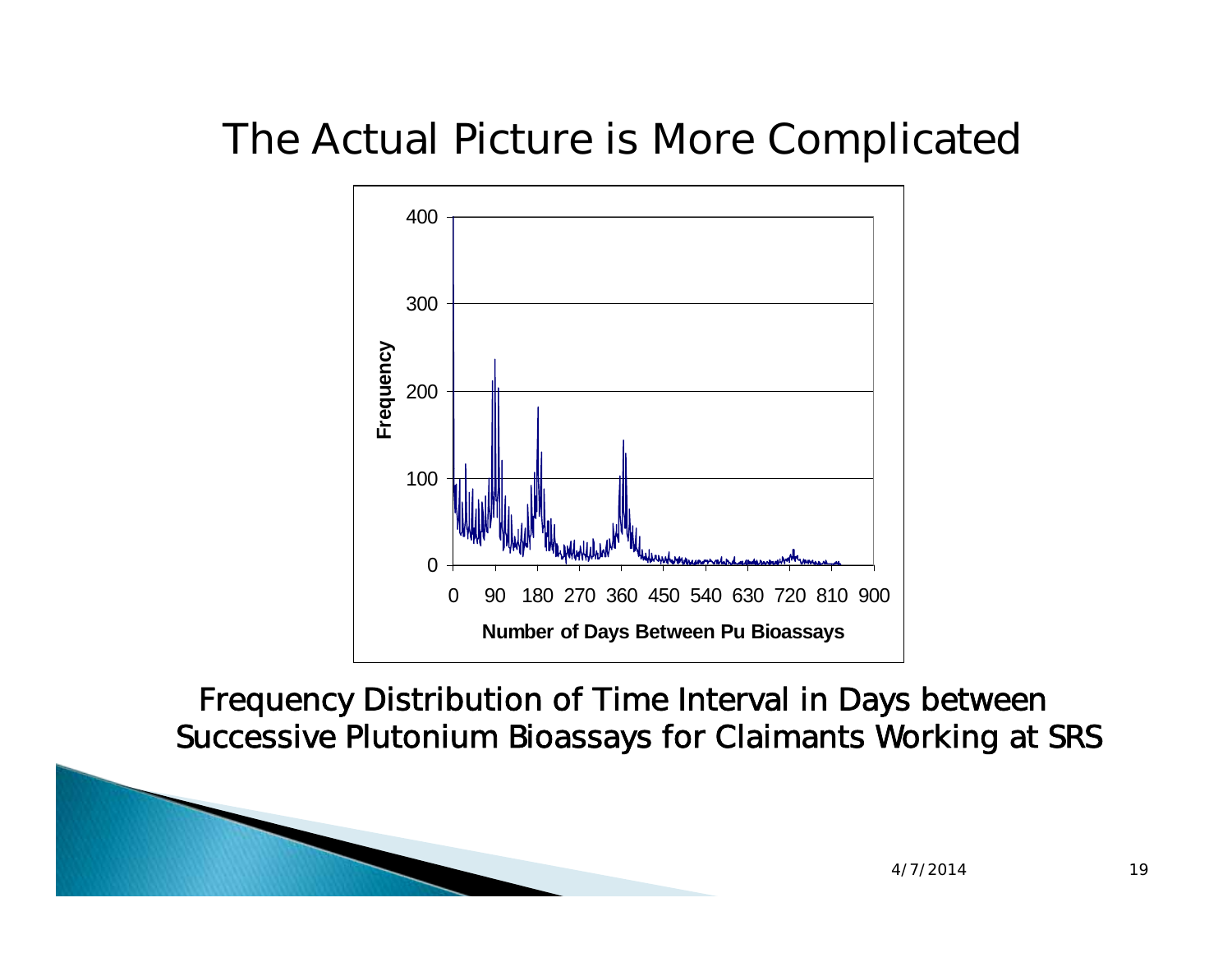#### **Random Collection Times**

If bioassays are collected at random times during the year, OPOS is interpreted as a Monte Carlo integral of the function f(t) with a small number of samples

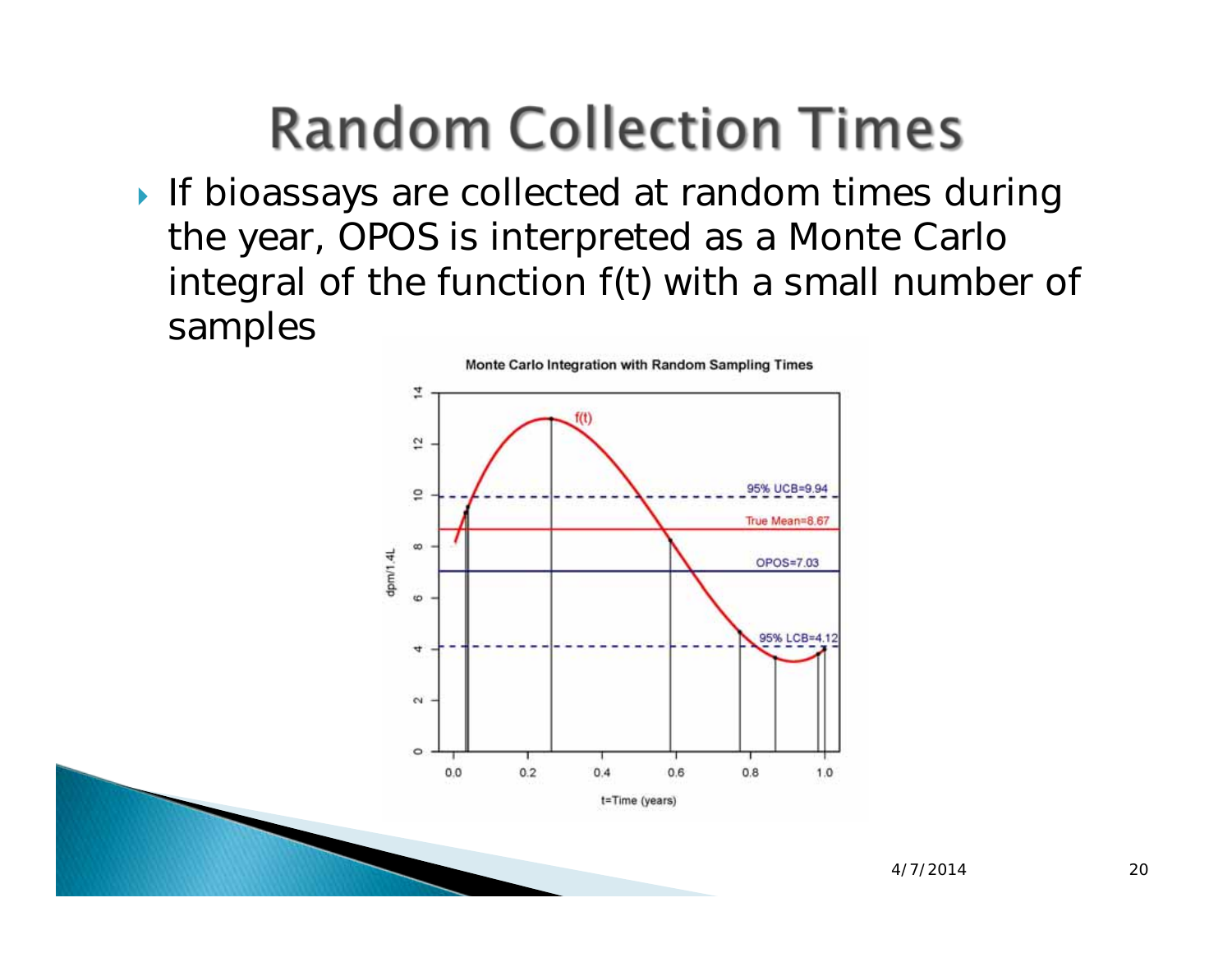#### Small Sample Size  $\rightarrow$  High Uncertainty in OPOS Estimate

- $\blacktriangleright$  Student-t distribution with N-1 degrees of freedom (DOF) is used to find confidence bounds on the mean excretion rate
- Width of a confidence interval for the mean is derived from the variance of the t distribution:

$$
Var(t) = \frac{DOF}{DOF - 2}, \qquad DOF > 2
$$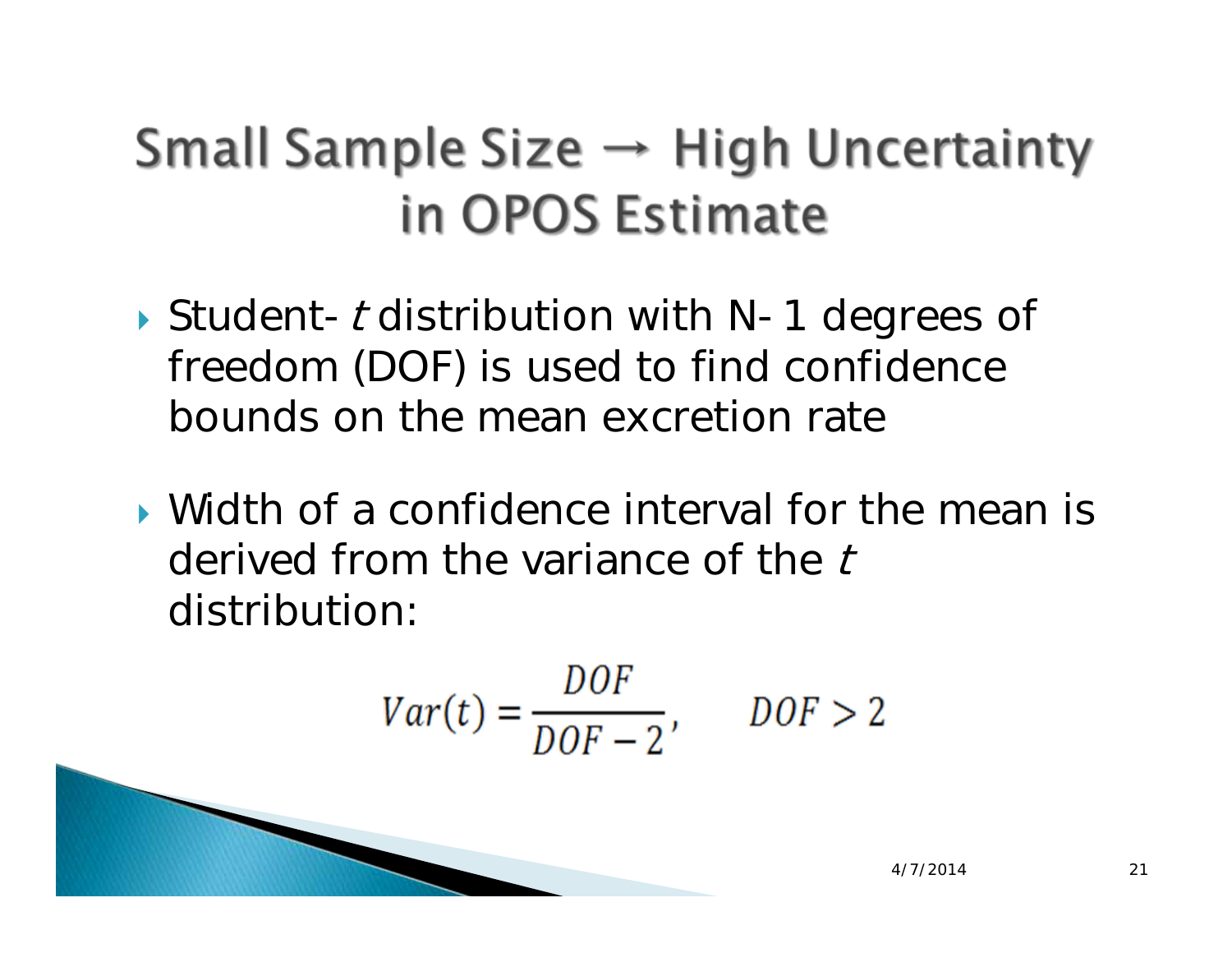#### OPOS Uncertainty is Very High **Very Often**

- If N is less than 4 (DOF<3), the variance of the OPOS mean estimate is infinite
- Over 90% of cases in the table on Slide 10 have N less than 4 per year!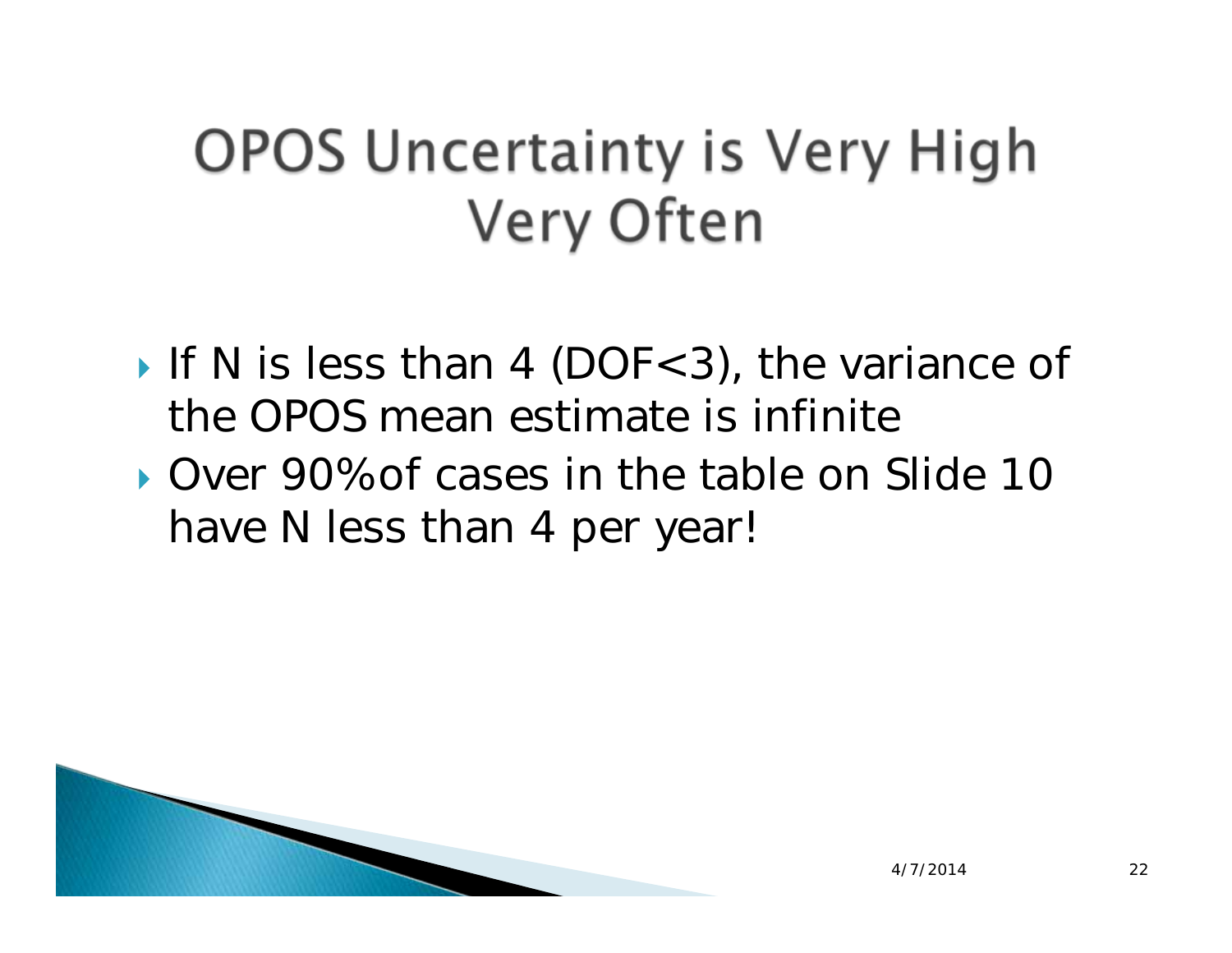#### How was OPOS Implemented in **Coworker Models for SRS and FMPC?**

- When nondetects are present, OPOS is calculated using the Maximum Possible Mean (MPM) algorithm as described by NIOSH
	- Step 1) Use the MDA or censoring level (CL) for data reported as <MDA.
	- Step 2) If the analysis period includes all censored data, use the mean result as a censored value for each person.
	- Step 3) If there are uncensored data during the analysis period, use the mean result as an uncensored result for each person.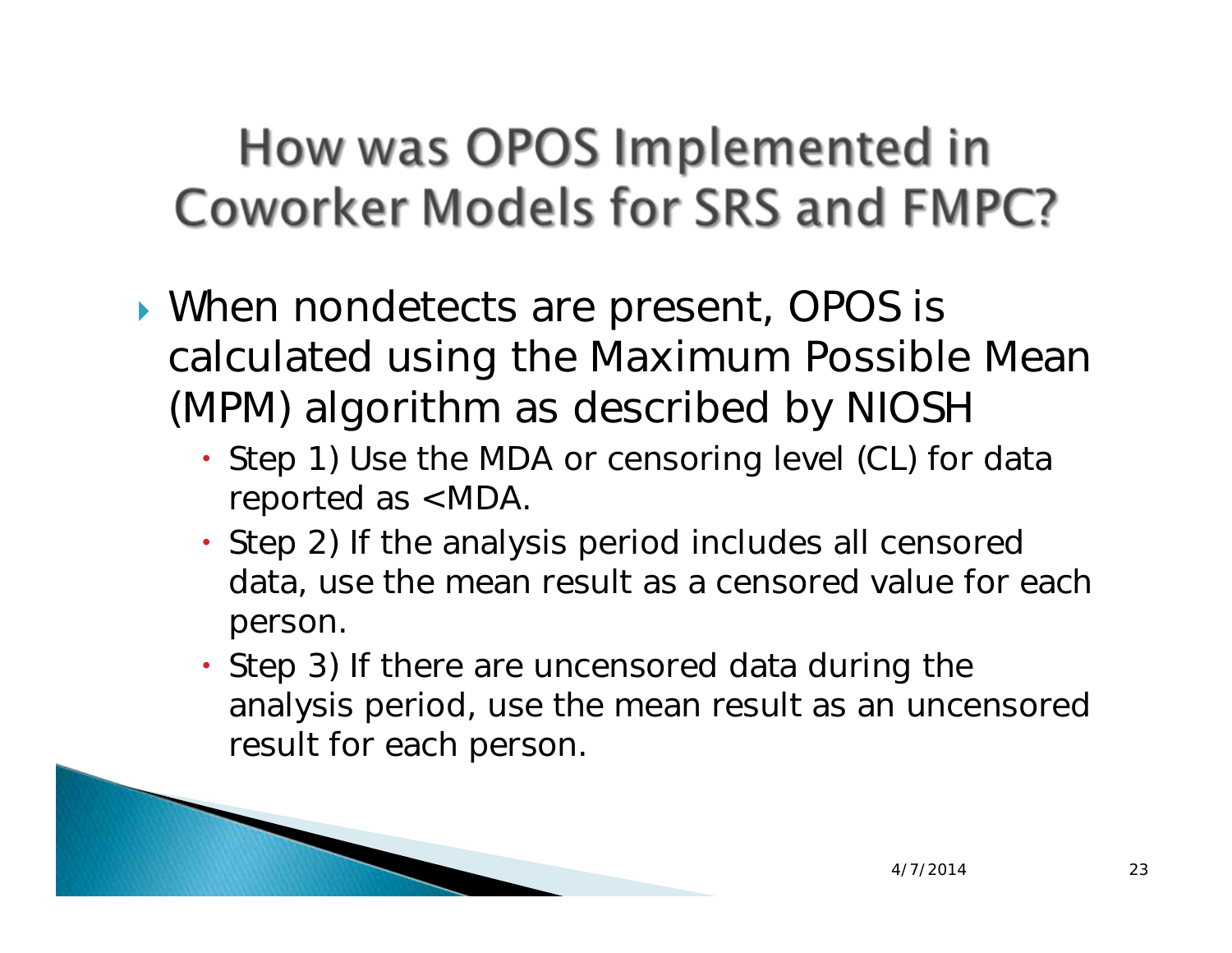#### How was OPOS Implemented in Coworker Models for SRS and FMPC? (continued)

- $\blacktriangleright$  Inconsistencies were found when the MPM is applied with censored data.
- The face value of the CL should be used for all data entries explicitly reported as censored values and for all entries with recorded values that are below the CL. Although numerical values below the CL (usually zero and negative values) may be reported in the data, these entries should not be used to compute the MPM.